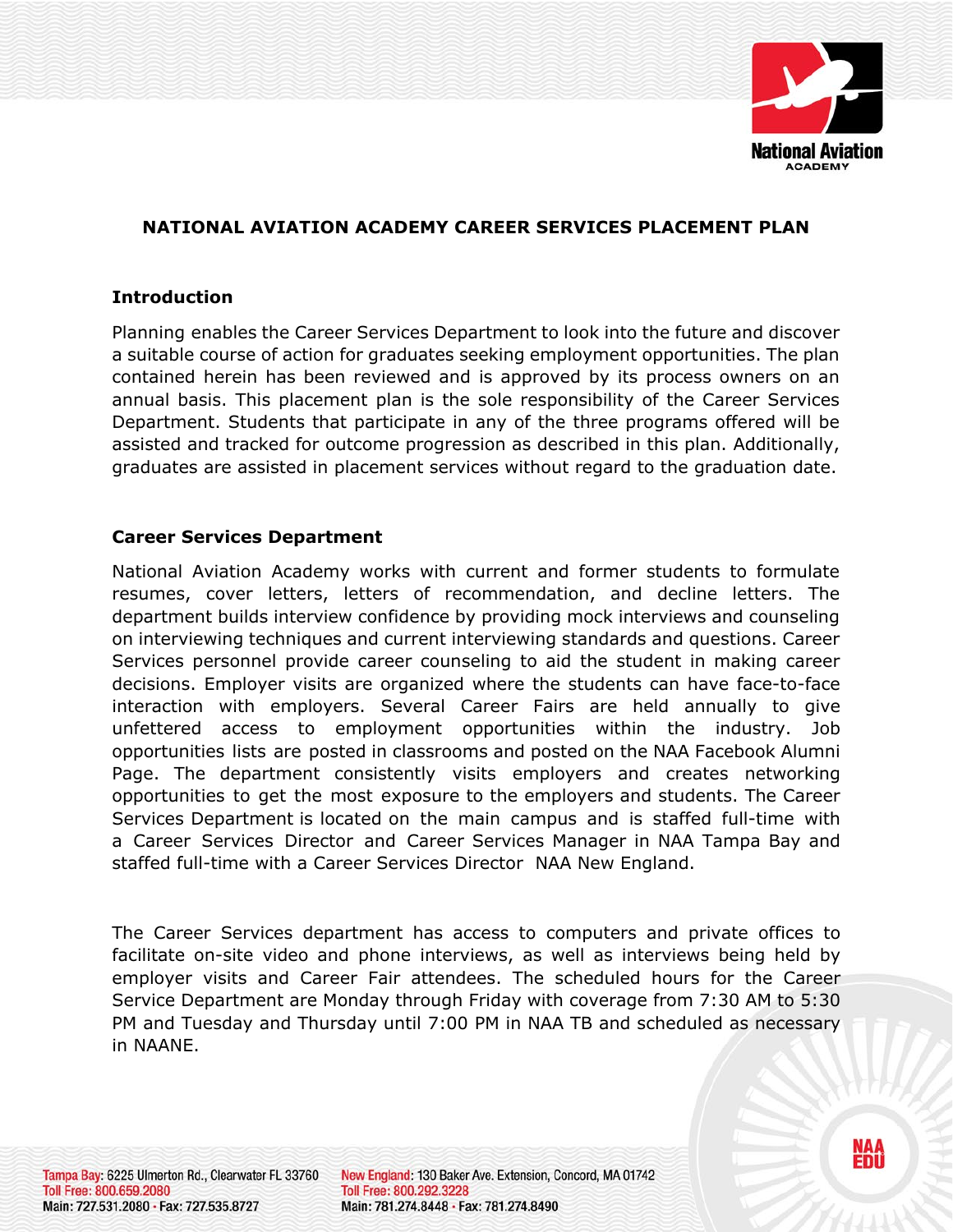

Throughout the student lifecycle, Career Services will visit each and every term to supply state of industry information and remind of the importance of course completion and licensure. During these visits, students can ask questions and directly engage with the Career Services Department regardless of where they are in the course.

# **4th Term Presentation**

Within the first two weeks of the 4th Term, Career Services will give part one of a two-part presentation. The second part is given in the last two weeks. The purpose of the 4th Term presentation is to begin to actively initiate the career search process. In these two presentations, the "Your Career Ahead" booklet will be distributed and reviewed. This booklet is a guide to building resumes, cover letters, letters of recommendation, and tips for interviewing. The resume writer program will be introduced and reviewed. Information on the segments of the industry will be explained in detail to allow the students to start thinking about where they want to begin their careers. The state of the industry will be reiterated and which companies are currently hiring. The importance of obtaining the proper licensure for employment will be discussed.

## **5th Term One on One Interview**

The Career Services Team meets with all students on a one-on-one basis to review their status on FAA testing, military experience, the status of resume, and thoughts on where the student would like to work, taking into consideration geography and sector of the aviation field. Resume assistance is continued. All information is added to the Career Services Internal Grad Class spreadsheet, which contains student number, name, contact information, FAA testing status, notes on conversations with the student, and companies in which the student is interested. Career Services Team will periodically check in with students on the status of their goals and resumes via email, text, or in-class visits. A professional portfolio book and digital documentation USB storage are discussed, what accompanies it, and why.

# **6th Term Interaction and Exit Interviews**

One-on-one meetings are again conducted with each student by the Career Services Team to ensure goals have been met, and review companies that have been applied to or will be applied to. When a student applies for a position or receives an offer.

Tampa Bay: 6225 Ulmerton Rd., Clearwater FL 33760 Toll Free: 800.659.2080 Main: 727.531.2080 · Fax: 727.535.8727

New England: 130 Baker Ave. Extension, Concord, MA 01742 Toll Free: 800.292.3228 Main: 781.274.8448 · Fax: 781.274.8490

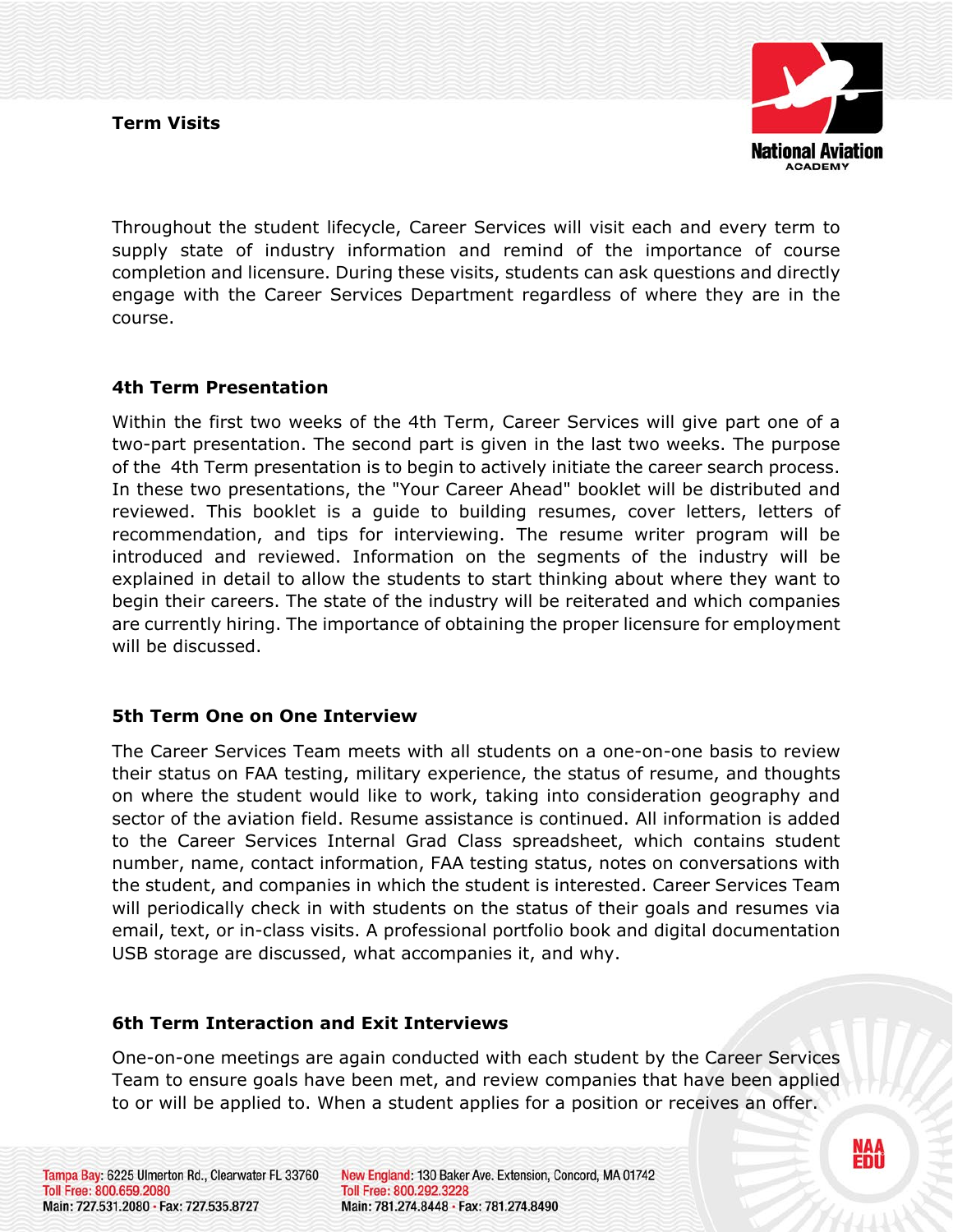

Career Services will be notified with the company name, job title, and company contact information. This information is followed up by Career Services with the company of application referenced.

# **Post Graduate Follow Up and Data Collection**

Post-graduation, employment, and FAA testing information are entered into the company database. Once employment is secured, employment verification forms are requested, completed, scanned, and saved digitally with Career Services as uploaded to the company database. A copy of this verification is placed in an Employment Verification binder in alphabetical order and by academic year, as well as scanned digitally into the Career Services drive. These verifications can come via email from the student or company that he/she is employed by, or, if done in-person, a verification form is utilized, or a screenshot of email, text, or social media message, between school staff and alumni.

In cases where a school can show diligent efforts have been made to secure such written documentation without success, the school maintains employment verification records that include a) the graduate's and employer's name and (graduate) contact information, b) a signature of school staff attesting to verbal employment verification with the employer or graduate, and c) the date(s) of verification. Students who do not receive employment or proper licensure before graduation should expect to be contacted via phone call or email as to their status. If employment or appropriate licensure has not been obtained, Career Services will make efforts to assist the student in obtaining their career goals.

## **Employment Opportunities**

The Career Services Department acts as the point of contact for employers in search of skilled, qualified job applicants. Upon receiving information of an available opportunity, it is the responsibility of Career Services to relay that information to the respective students. Career Services will employ collaborative efforts with students and facilitate their communication with employers. The Career Services Department posts the employment opportunity to the students in verbal with term visits, written form by delivery to terms, and on the Facebook NAA Alumni Relations. Emails and texts are also utilized when appropriate. When a student sees a position that they would like to apply for, the student should contact Career Services staff and schedule an appointment to discuss details of the opportunity, complete and/or update their resume, conduct a mock interview and apply for employment. Career Services contacts the potential employer to advise that the student is interested, and in most

Tampa Bay: 6225 Ulmerton Rd., Clearwater FL 33760 Toll Free: 800.659.2080 Main: 727.531.2080 · Fax: 727.535.8727

New England: 130 Baker Ave. Extension, Concord, MA 01742 Toll Free: 800.292.3228 Main: 781.274.8448 · Fax: 781.274.8490

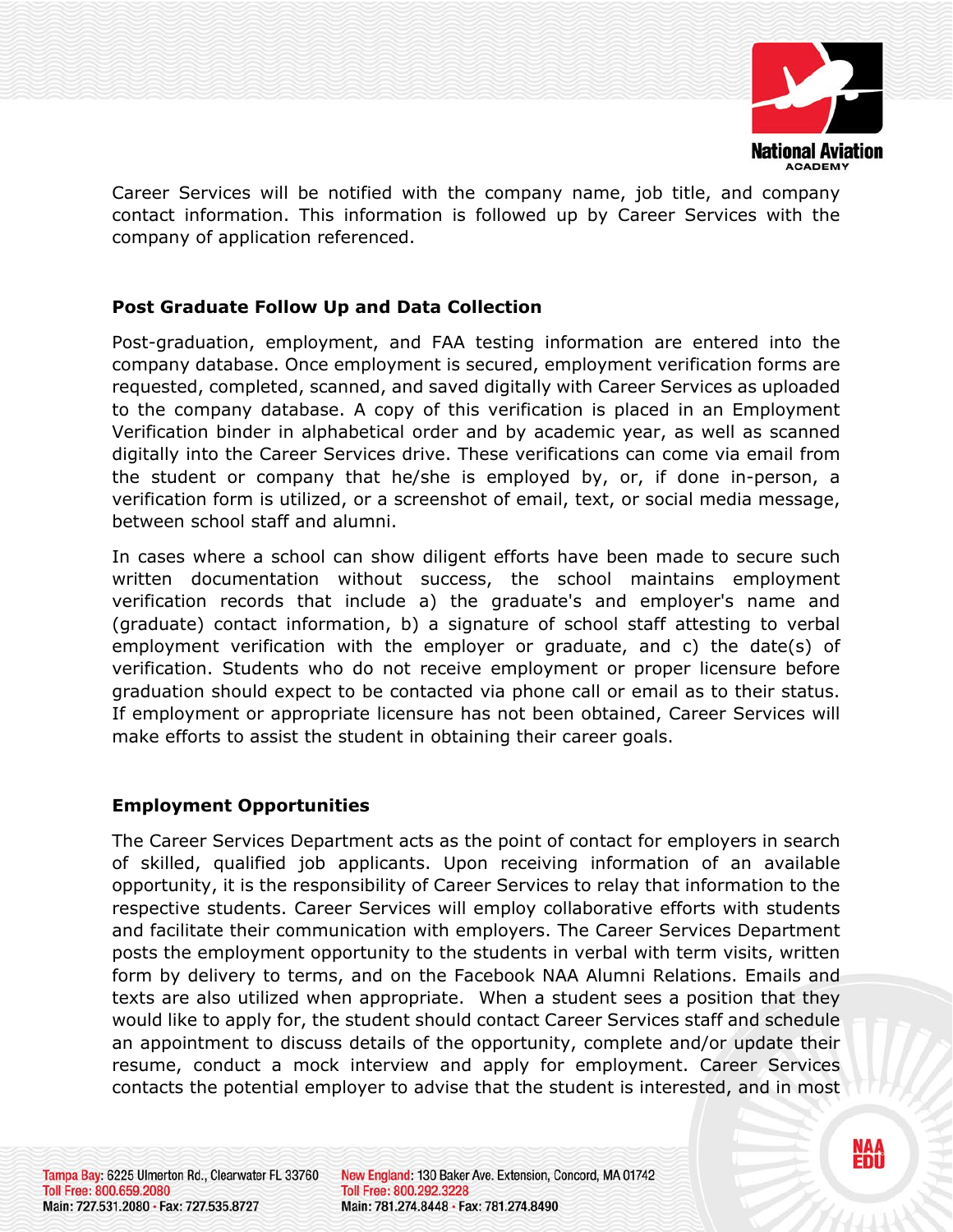

NAA<br>Enii

situations send an email cover letter and student resume directly to the hiring manager for the employer. The email to the employer advises for direct contact with that student directly for additional action or contact Career Services to assist the student with applying for employment and/or further assistance as needed.

## **Licensure**

National Aviation Academy offers three programs; Aviation Maintenance Technician (AMT), Advanced Aircraft Systems (AAS), and Aviation Maintenance Professional (AMP). The AMT program prepares the student for the Federal Aviation Administration's written, oral, and practical examinations for the Airframe and Powerplant ratings. The curriculum trains students for employment as entry-level Aviation Maintenance Technicians with the ability and authority to inspect, maintain, alter, and repair aircraft, large or small, jet- or propeller-driven, in both the airline or general aviation categories; or, for career opportunities in nonaviation-related fields, with the appropriate technically transferable skills. The Aviation Maintenance Professional (AMP) program consists of 3000 total hours, combining both the AAS program and the AMT Program. Both programs together provide the student with a comprehensive knowledge base preferred by employers looking for an applicant with more than entry-level training. This approach helps the student gain confidence by sharpening the overall troubleshooting skills employers need to give the graduate a competitive edge in the job market. The Aviation Maintenance Professional program is a combination of the Advanced Aircraft Systems (AAS) program for Federal Communication Commission (FCC) and National Center for Aerospace and Transportation Training (NCATT) certifications and the Aviation Maintenance Technology (AMT) program for Airframe and Powerplant Certification.

Career Services is responsible for the collection and reporting of student licensure information. Reporting of licensure will come from the student, the testing center, or from the FAA Airmans Lookup Website. Additionally, Career Services enters the information on the internal spreadsheet to create the Annual Report for the Council on Occupational Education.

## **Evaluation of Available Services**

Career Services must continuously examine how its programs, resources, and policies impact student outcomes. A comprehensive process for evaluating policies is key to determining program success and identifying opportunities for improvement. Staff,

Tampa Bay: 6225 Ulmerton Rd., Clearwater FL 33760 Toll Free: 800.659.2080 Main: 727.531.2080 · Fax: 727.535.8727